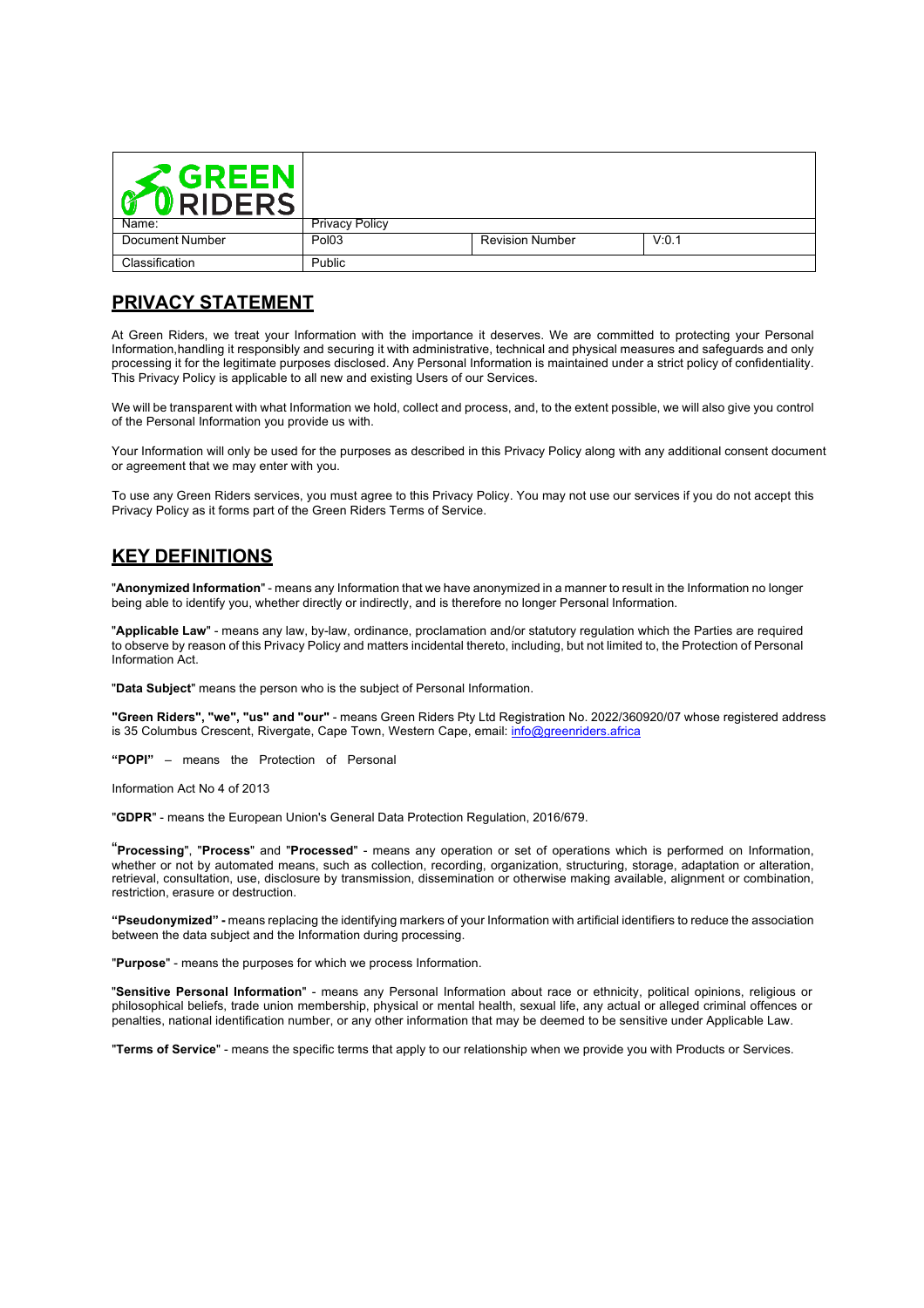# **THE INFORMATION WE COLLECT**

Green Riders does not provide services directly to anyone under the age of eighteen (18) years or as otherwise provided by the rules of Applicable Law, and therefore does not knowingly collect information for such Data Subjects as detailed in the 'PREREQUISITES' section of the TOS.

Green Riders will act as a Controller for your Personal Information which may be collected from the following sources:

- 1) from you, the User, directly;<br>2) through your use of Our Site
- through your use of Our Site, Platforms or Services;
- 3) from opting in to make contact with us, via our marketing or advertisement campaigns;
- 4) from any public sources where you have chosen to make your Information public, such as social media platforms;
- 5) from content and advertising third parties with whom you have opted to interact on our Site; and 6) from third parties who lawfully provide it to us in the circumstances lawfully prescribed.
- from third parties who lawfully provide it to us in the circumstances lawfully prescribed.

Green Riders collects the following categories and types of Information:

- 1. Registration Information when your account/service/quotation/invoice/delivery date is set up, you will be asked to provide certain Personal Information,including your name, contact details and national identity number (ID); as well as, where applicable, your business name, contact, address, VAT number and registration information.
- 2. Location Information your physical address or location will be utilized to deliver your product or service, and/or to perform repairs or deliveries as included in our service offerings.
- 3. Local & international supplier details (including company logo and branding, banking details, registration numbers, contact details, physical and postal addresses, quantities of stock available, lead and turnaround times, names/designations/contact details for certain relevant employees, third party associations and affiliations)
- 4. Personal contact details via delivery applications (like Bolt, Uber Eats, WumDrop, DXFS, The Restaurant App, Pekkish, and in-house delivery platforms including WhatsApp and phone call)
- 5. Payment Information bank account details will be taken where applicable for debit orders, to facilitate purchases.
- Bank details are not stored by Green Riders and are managed by our third-party processing provider.
- 6. Self-Reported Information Personal Information including, but not limited to, medical conditions, sports-related information, ethnicity or family history that you voluntarily share in surveys, forms or features while entering Our Site, may be collected by us. Self-Reported Information may be converted into Anonymized Information and used in approved Green Riders Research which is subject to separate consent.
- 7. Web behaviour Information Green Riders may collect Information on how Users make use of Our Site, Green Riders backendportals or Green Riders software solutions. This Information is collected through log files, cookies, and web beacon-, analytical- and advertising technologies. Device and IP locations collected will determine the regional version of Our Site to be displayed relevant to the country from which you are accessing Our Site. You can manage your location settings from your device or computer but please note - if these are switched off, the default version of Our Site will be displayed.

## **HOW WE USE YOUR INFORMATION**

#### **TO PROVIDE YOU WITH SERVICES:**

We will process your Information to provide you with our Services, creating your account, dispatching your product/service/rider, processing your payments and analyzing your delivery purchases.

We will process your information to provide you with an ebike, PPE, hardware and/or software and manage payments of said services

#### **PROCESSING OF YOUR SENSITIVE PERSONAL INFORMATION:**

We will only Process your Sensitive Personal Information in order to provide you with the Services in terms of the agreement entered with you.

#### **MARKETING AND ADVERTISING:**

From time to time, we may send you communications not directly related to the provision of the Services, but about new services available to you, discounts, events, invitations to participate in relevant Green Riders Research or obtain testimonials for promotional purposes.

We may also use direct advertising to you via third party sites including social media. We will only send marketing material to you in accordance with this Privacy Policy, where we have a legitimate interest to do so, where you have opted-in to such communications or as determined by your web browser/cookie settings. You may change your marketing preferences at any time via email to info@greenriders.africa .

#### **RESEARCH AND DEVELOPMENT:**

We may Process your Information if you have provided prior, express and voluntary consent for your Information and Self-Reported Information to be used in any Green Riders product development and Research and Development (R&D). This Processing may include sharing your Information with contracted suppliers for Purposes of Green Riders Research & Development (R&D) only. We assure you that your information is **not** sold to any third parties for any other purposes.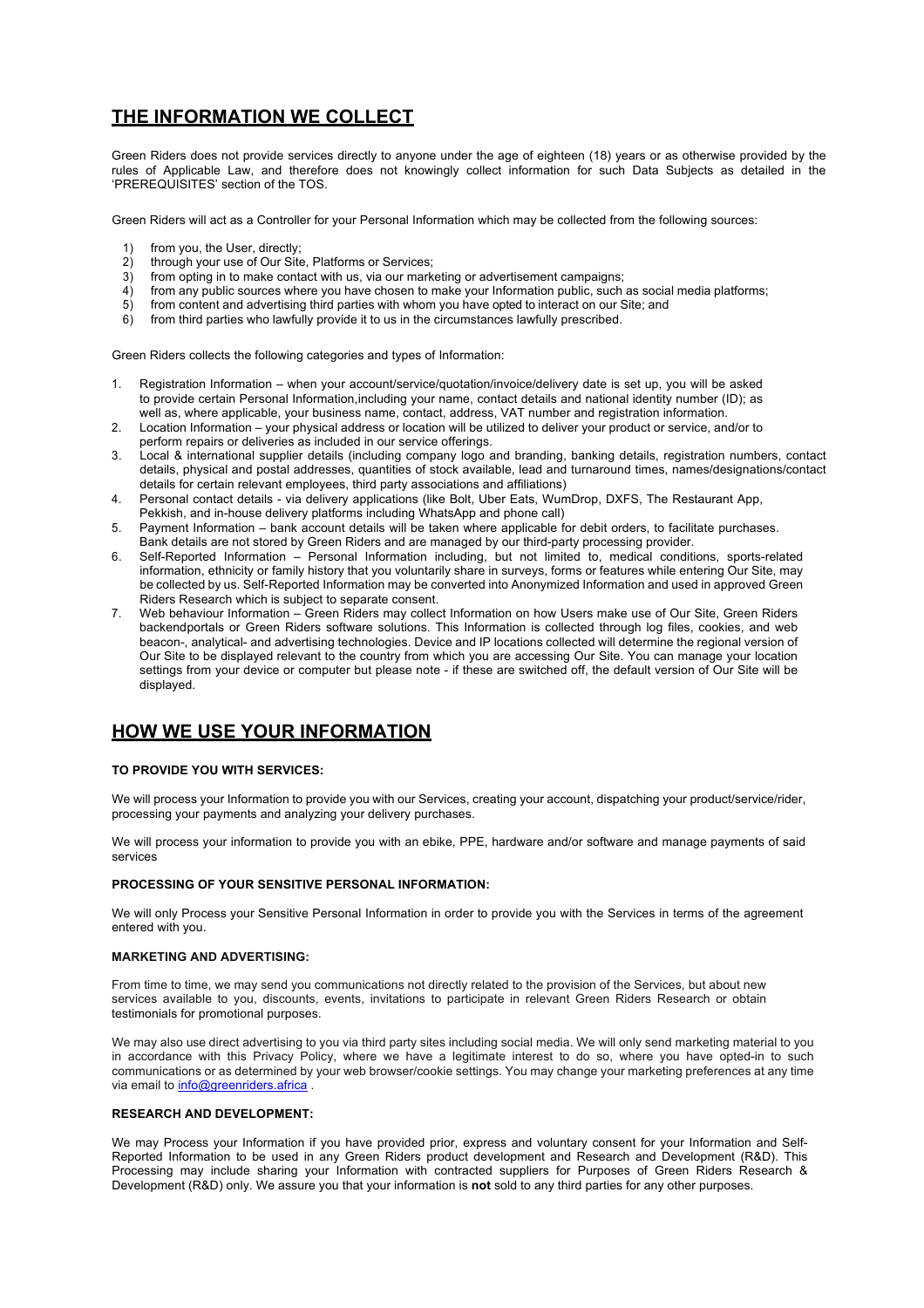For any Green Riders Research, you will be contacted beforehand to opt in as a participant for any studies we hope to perform. We will obtain your consent before authorizing any publications that includes your Information, even if only Anonymized Information, and for any such publication, this will be subject to full Review Board approval.

#### **IMPROVING OUR PRODUCTS OR SERVICES:**

We collect Information when you send, receive, or engage in messaging with Green Riders. We do this to delegate your inquiries to the correct department. We may use your Personal Information to investigate, respond to and resolve complaintsand Service issues.

If you interact with Green Riders via telephone, your call may be recorded for training, quality and monitoring purposes.

We also use analytics to determine ongoing service and resource needs and perform quality control checks to maintain best standards of practice.

## **INFORMATION DISCLOSURE**

Except as otherwise stated in this Privacy Policy, Terms of Service or Consent Documents, we will never share your Information with a third party without getting your consent to do so, unless we are required to do so by law. If we are legally required to discloseany Information, we will make reasonable efforts to notify you unless we are legally prohibited from doing so.

We will only share your Personal Information with those categories of third parties listed below and under these circumstances or as detailed in the Consent Document:

- 1) Current or future Green Riders subsidiaries or global entities. As Green Riders grows, restructuring may take place and it may be appropriate for more than one entity to control and process Information. This Privacy Policy will apply to allGreen Riders entities unless otherwise stated;
- 2) Contracted consultants, suppliers and partners used to undertake fundamental activities to enable us to provide our Services, enhance the User experience, and to effectively operate and manage our organization;
- 3) Debit order processing service providers;
- 4) Research contractors where you have given consent to participate in Green Riders Research and Development (R&D). Research contractors will only be granted access to your Information and Self-Reported Information through online channels and at our offices for approved scientific research purposes. Research contractors will be screened and will be subject to the rules established by Green Riders, any Information sharing agreements that we may implement, this Privacy Policy and the Consent Document;
- 5) Where we are required by Applicable Law and by the appropriate authorities to do so; or
- 6) With anyone else as provided for in terms of your explicit prior consent to do so.

Any Processors or other third-party service providers will be required to contractually comply with the principles and objectives of any Green Riders policies, including this Privacy Policy, as well as the requirements of the POPI Act and other Applicable Law and will be required to sign a data processing agreement to confirm that Information will not be collected,used, shared, stored or otherwise for any Purpose other than those instructed by Green Riders.

#### **SELF-DIRECTED SHARING AND DISCLOSURE:**

We may provide you with the ability to engage with other Users and share your Information through Our Site and social media channels.

You may choose which Information to share in this manner and may include your Sensitive Personal Information. Sharing Information in terms of this clause is voluntary and you control what you share. Please do not post any Information that you do not want publicly accessible.

#### **INFORMATION DISCLOSURE AS REQUIRED BY LAW:**

Under some circumstances, we may need to disclose certain information when required by law, subpoena, or other legal process or if we believe that disclosure is reasonably necessary.

These details that we may share in terms of this clause may include your Sensitive Personal Information. You understand and accept that Green Riders will only share these details if we are compelled by law to do so, or in good faith believe that such disclosure is necessary in such cases, but this disclosure is not limited to:

- 1) Investigation, prevention or action regarding suspected or actual illegal activities or to assist government enforcement agencies;
- 2) Enforce the Green Riders Terms of Service;
- 3) Respond to claims or allegations made by third parties against Green Riders; or
- 4) Protect the rights, property or safety of Green Riders and the public.

Unless prohibited by law or court order, and where time permits, we will let you know when we must share any Information in terms of this clause. We will verify demands as genuine and challenge demands if we feel the request is not appropriate.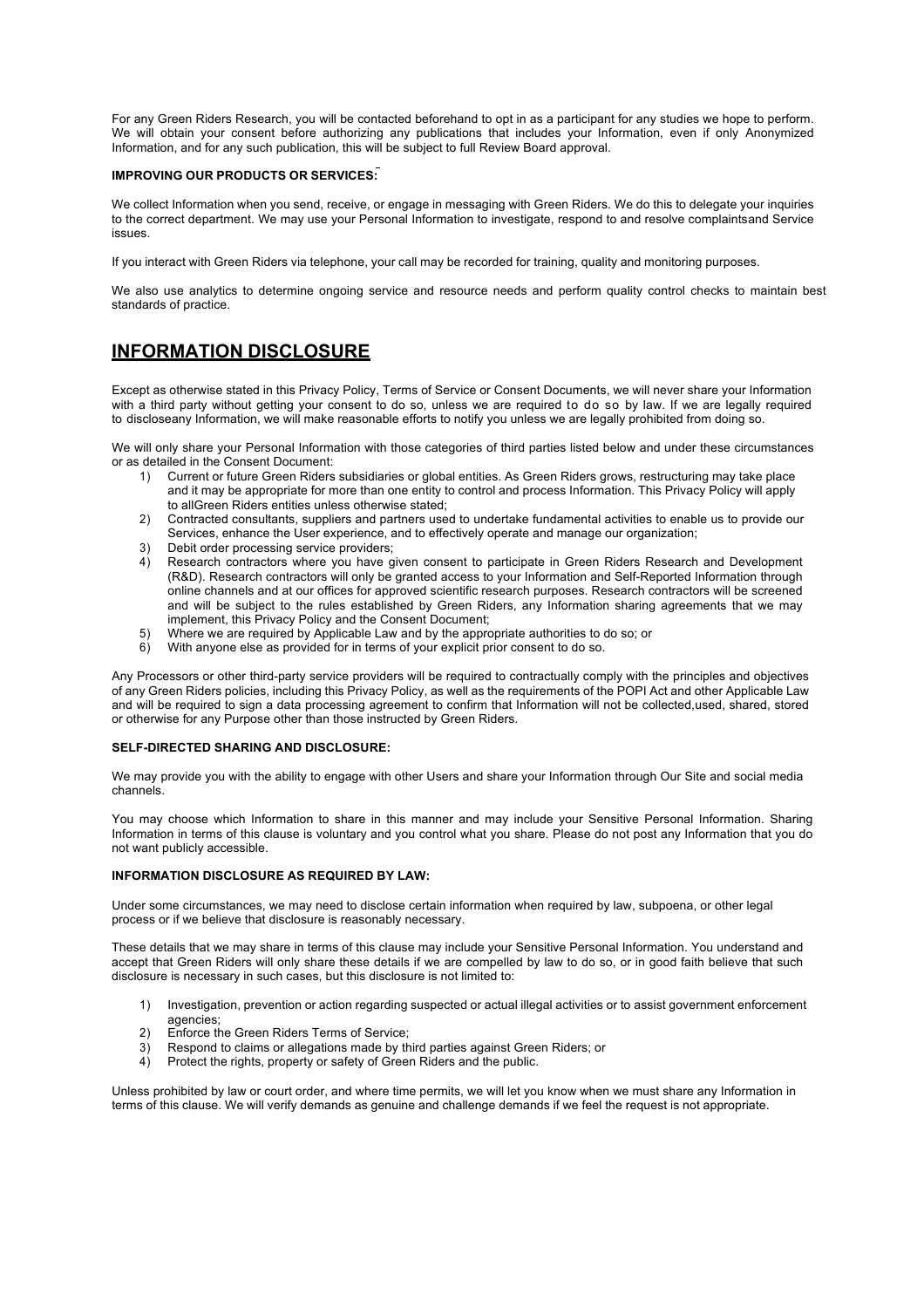#### **CROSS-BORDER TRANSFERS OF INFORMATION:**

We may make Our Site and Services available to Users globally and similarly, make use of service providers in jurisdictions outside the Republic of South Africa. Therefore, your Information may be transferred outside of the Republic of South Africa to Processors for various Processing Purposes.

Where we transfer Information to countries outside the Republic of South Africa, the Processors who Process the Information will be required to enter into a data processing agreement setting out how they may Process the Information and further requiring them to complywith the Protection of Personal Information Act, as well as other relevant Applicable Laws to protect your individual rights. We require all Processors to have appropriate technical and security safeguards and measures to protect that Information.

### **PROCESSING YOUR INFORMATION**

Providing Personal Information other than Registration, Contact, Bank and Location Information is voluntary. You can access and control your Personal Information through your account contact, or set your browser settings to determine how we track your web behavior and you can opt-out of direct marketing.

#### **YOUR RIGHTS:**

Subject to Applicable Law, you may have certain rights regarding the Processing of your Information, including:

- the right not to provide your Information to us (exercising this right may result in us not being able to provide you with the full benefits of Our Site and/or Services);
- objecting to the Processing of your Information;
- requesting access to, or copies of, your Information, along with information about the nature, Processing and disclosure of your Information;
- requesting that your Information be corrected and/or updated;
- requesting erasure of or restriction of Processing of your Information (this right may be limited on certain legal grounds as discussed in this Privacy Policy);
- the right to have your Information transferred to another Controller, to the extent applicable;
- withdrawing consent that was given to us for Processing your Information (exercising this right does not affect the lawfulness of any Processing performed prior to the date on which we receive notice of such withdrawal, and does not prevent the Processing of your Information based on any other available legal bases); and
- the right to lodge complaints with a Protection Authority regarding the Processing of your Information by us or on our behalf.

To exercise one or more of the rights described in this Privacy Policy, or to ask a question about these rights or any other provision of this Policy, or about our Processing of your Personal Information, please contact info@greenriders.africa.

**NOTE:** Before we can give effect to these rights, we will contact you to verify your identity and discuss your needs fully before completing your request within thirty (30) calendar days from the date of our validation process. Any request to accessyour Information might be limited and/or subject to a reasonable fee in terms of Applicable Law where the request is manifestly unfounded or excessive.

#### **RETENTION OF INFORMATION:**

Upon closure, all Information will be deleted from your account and the Green Riders database with the following exceptions:

- 1) Personal Information and/or Self-Reported Information for which you have provided explicit consent to use in Green Riders Research and/or Research and Development (R&D) will not be removed from ongoing or completed studies that use such Information unless you expressly revoke your consent in respect of such Information being used for those Purposes.We will, however, inform any recipient of your Information for Green Riders Research or Research and Development (R&D) that you have closed your account and not use the Information in any new Green Riders Research and/or Research and Development (R&D) after your account is closed. We will keep a record of any Processors that will retain your information for this Purpose;
- 2) Electronic Consent Documents (for example: scanned paper forms or online consent history) will be retained indefinitelyunder strict access control on our database to maintain the record that our Service was completed with your permission. Paper Consent Documents will be securely destroyed five (5) years from the date of account closure;
- 3) We must keep Information relating to orders for Services and payment history for accounting purposes for seven (7) years to meet prescribed requirements; and
- 4) Any Information required to meet legal or regulatory obligations in terms of Applicable Law as necessary.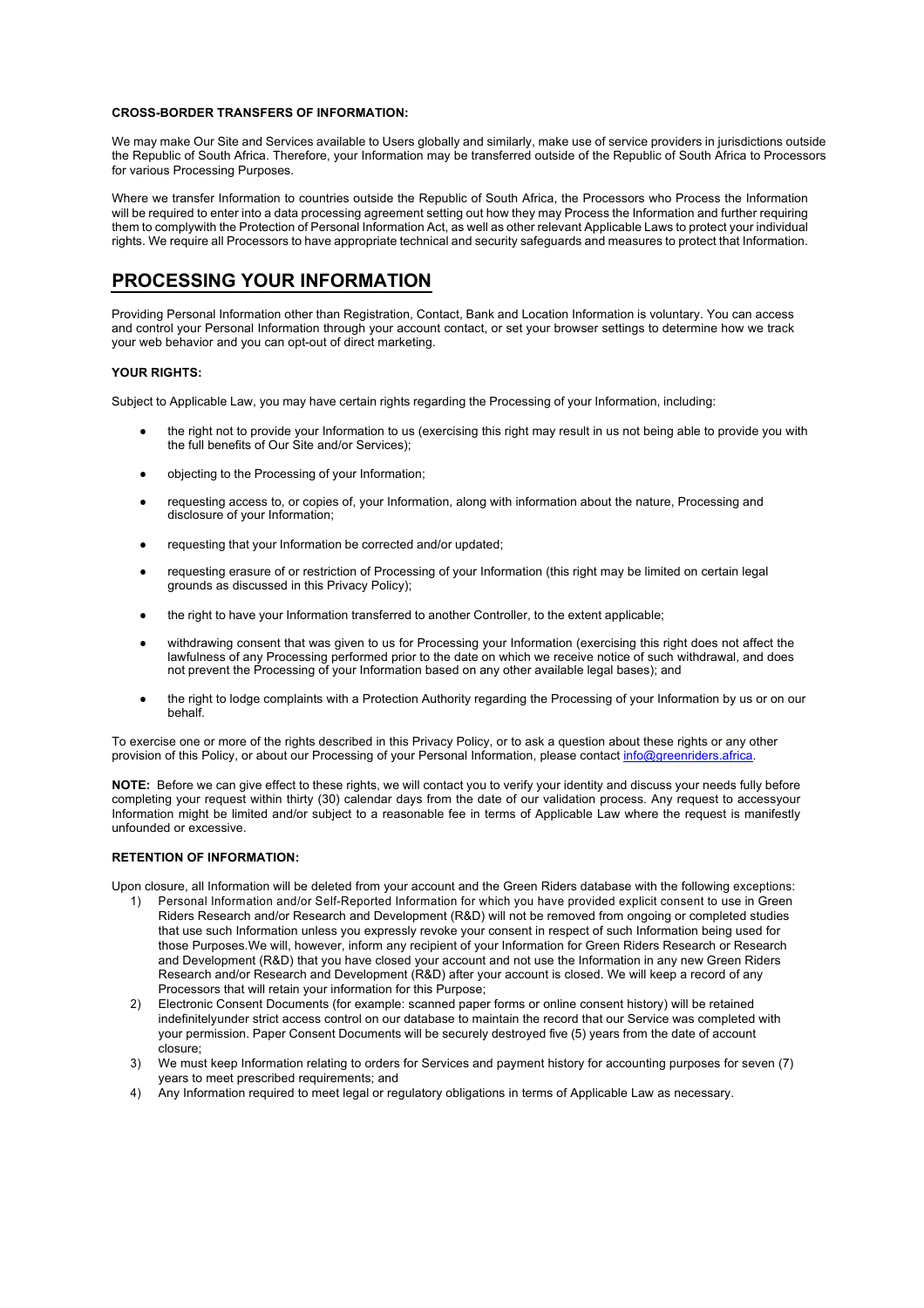All Processors will be instructed to delete any Personal Information stored by them with the exceptions as mentioned above.

### **OTHER**

#### **SECURITY**

While we cannot guarantee that unauthorized access, disclosure, misuse or loss of Information will never occur, Green Riders strives to align to ISO/IEC 27001:2013 Information Security Management System Standard and frequently reviews andimplements physical, technical, and administrative measures to prevent information security incidents and to maintain the confidentiality, integrity and availability of Information.

All connections to Our Site and our mobile applications are encrypted using Secure Socket Layer (SSL) technology and internal systems protected with anti-virus and firewall software.

Only authorised personnel of Green Riders and contracted third parties have access to Information that is necessary forthem to perform their jobs or services.

You must keep your account credentials (where applicable) secure and not share them with anyone. Your password (where applicable) for your account will be usedonly for online login (where applicable). We will not ask for your password under any other circumstances. Please inform Green Riders immediately of any unauthorized use of your account/authorised contact number/email address. Should you wish to reset or change your password or authorised signatory, you can do so by contacting us at info@greenriders.africa .

Sharing Self-Reported Information through surveys, or other features on Our Site, is voluntary and done at your sole risk. Green Riders cannot take responsibility for Information that you release or that you request us to release publicly.

In the event of a security incident, Green Riders' internal procedures and those prescribed by the Protection of Personal Information Act will befollowed. You will be notified of any material impacts or direct consequences to you as a User without undue delay.

#### **BUSINESS TRANSITIONS**

If Green Riders or an entity of Green Riders is bought, sold, transferred, spun-out or merged with another entity, you will be given notice and your Information will be transferred to such entity, along with the other assets of Green Riders. In this case, your Information would remain subject to this Privacy Policy until such a time as a replacement privacy policy is issued. If you do not agree to any new policies and terms published or to the transfer of your Information in terms of this clause, you havethe right to terminate your relationship with us, close your account and request that your Information be deleted (in so far as your right to deletion is not limited).

#### **PRIVACY POLICY CHANGES:**

This Privacy Policy may be amended from time to time as necessary and/or required by Applicable Law. Any material changes to the Privacy Policy will be notified either via Our Site or Services, by notice posted to Users or by email to existing Users if appropriate.

If you do not agree to any changes, you may request to discontinue your use of the Green Riders Services and Our Site. Previous

versions of this Privacy Policy are available on request by emailing info@greenriders.africa.

# **IMPORTANT CONTACTS**

If you have questions regarding how Green Riders handles your Information, or to request access to or deletion of your Information held by Green Riders, please email us for Attention: Data Protection Officer at info@greenriders.africa.

If you are dissatisfied with how Green Riders handles your Information or would like to provide any other feedbackrelating to your experience with us, then please contact info@greenriders.africa.

In terms of Applicable Laws, you have the right to lodge a complaint about how we handle your Information with your relevant regulatory authority in terms of the applicable law that applies to you.